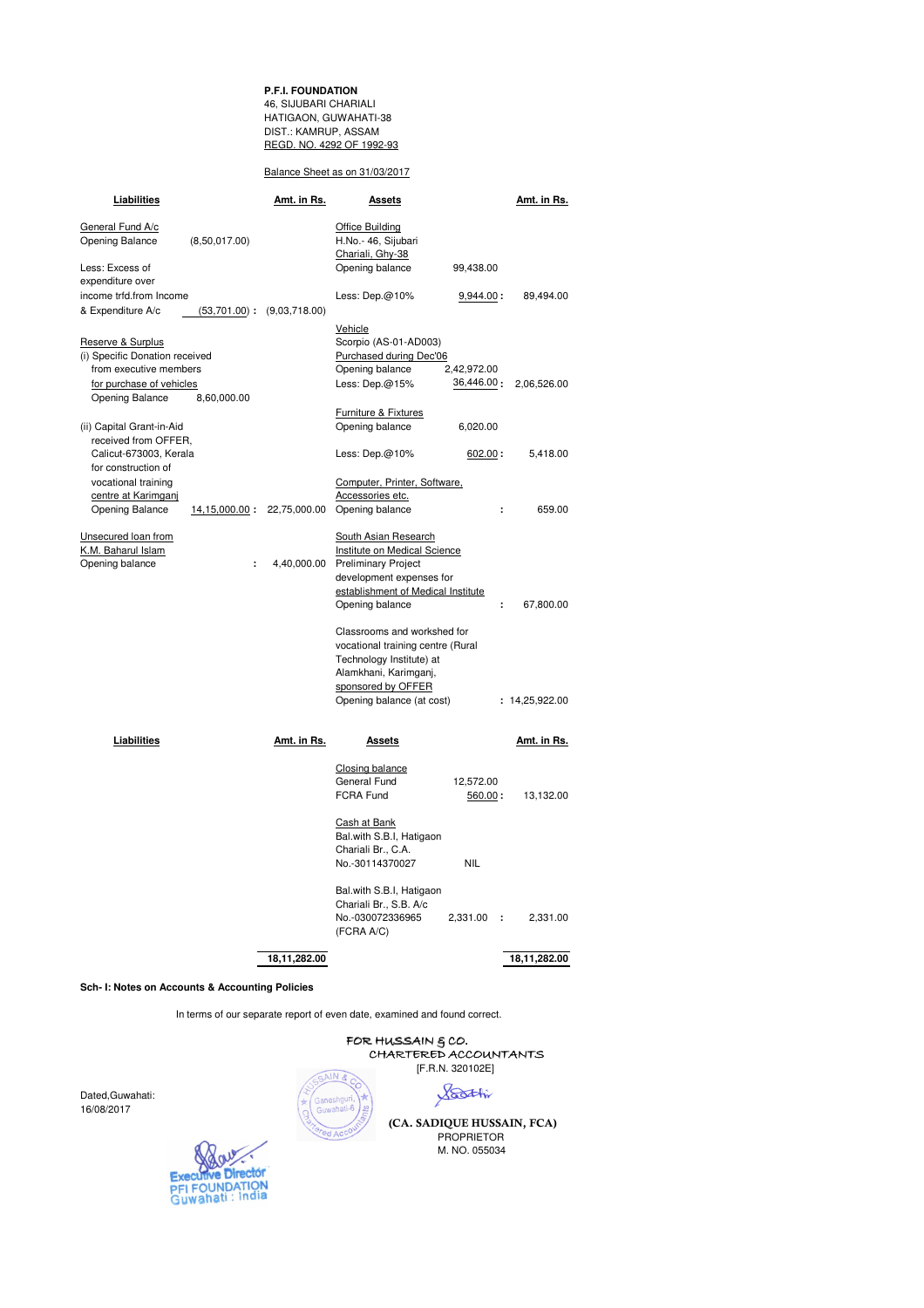## **P.F.I. FOUNDATION**

 46, SIJUBARI CHARIALI HATIGAON, GUWAHATI-38 DIST.: KAMRUP, ASSAM REGD. NO. 4292 OF 1992-93

# Statement of Income & Expenditure Account for the year ended on 31/03/2017

| <b>Expenditure</b>                         |           | <u>Amt. In Rs.</u>     | <b>Income</b>                | <u>Amt. In Rs.</u> |
|--------------------------------------------|-----------|------------------------|------------------------------|--------------------|
| To Administrative expenses                 |           |                        | By Membership subscription   | 16,500.00<br>÷     |
| T.A. & conveyance                          | 6,450.00  |                        | Donations from members       | : 1,33,990.00      |
| Staff salary                               | 36,000.00 |                        |                              |                    |
| Telephone & electricity                    |           |                        | <b>Bank interest</b>         | 115.00<br>÷        |
| charges                                    | 11,730.00 |                        | Excess of expenditure over   |                    |
| Misc.contingencies                         | 2,374.00  |                        | income trfd.to Balance sheet | 53,701.00<br>÷     |
| Office expenses                            | 3,390.00  |                        |                              |                    |
| P.O.L., Insurance &<br>vehicle maintenance | 55,370.00 |                        |                              |                    |
| Driver's salary                            |           | 42,000.00: 1,57,314.00 |                              |                    |
| Depreciation on assets                     | ÷.        | 46,992.00              |                              |                    |
|                                            |           | 2,04,306.00            |                              | 2,04,306.00        |

# **Sch- I: Notes on Accounts & Accounting Policies**

In terms of our separate report of even date, examined and found correct.

AIN &

Ganeshguri, Guwahati-6

ed Acc

FOR HUSSAIN  $$CO.$  CHARTERED ACCOUNTANTS [F.R.N. 320102E]

Soothin

 **(CA. SADIQUE HUSSAIN, FCA)** PROPRIETOR M. NO. 055034

Dated,Guwahati: 16/08/2017